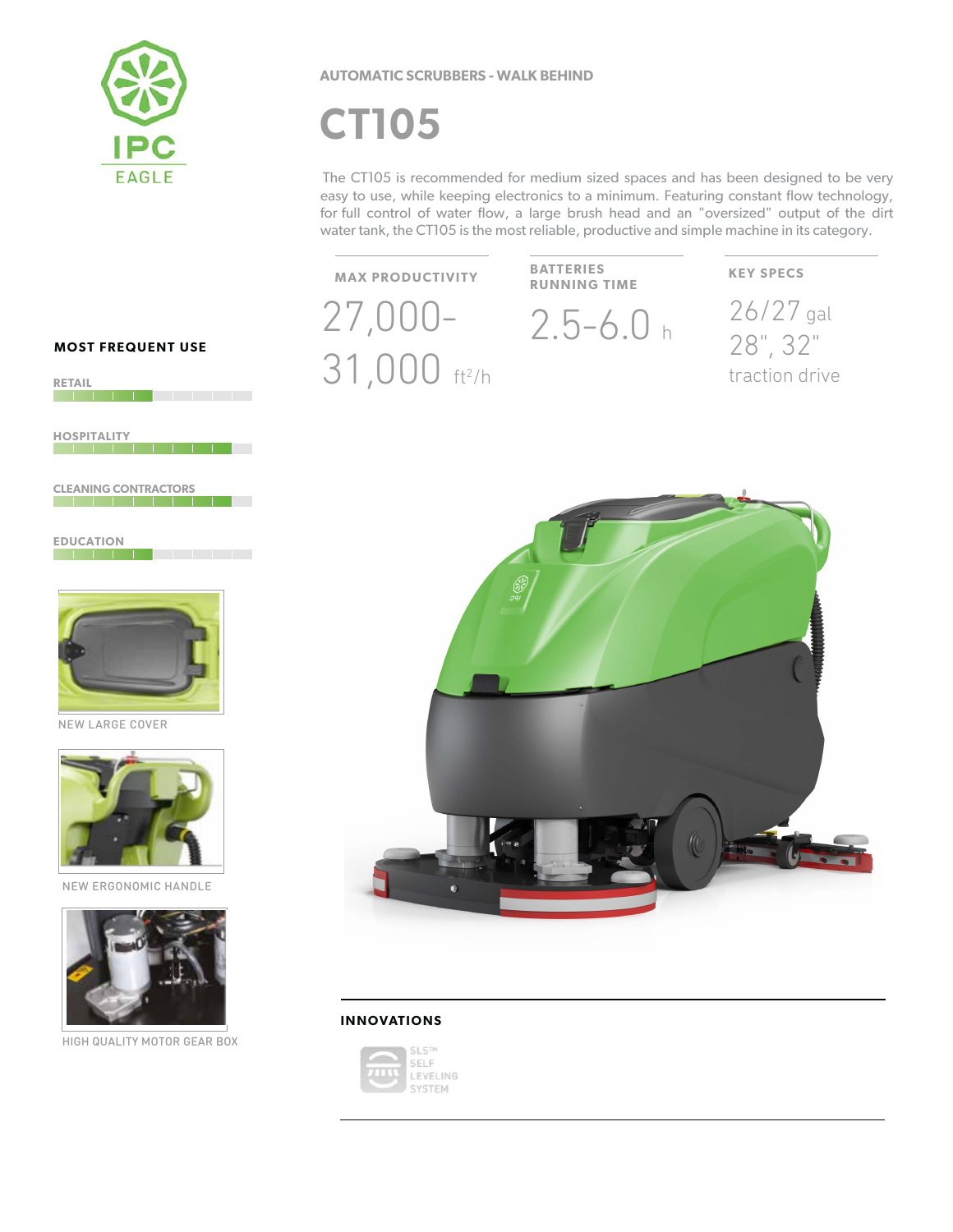AUTOMATIC SCRUBBER INNOVATION

# **CONSTANT** CLEANING **PERFORMANCE**

ELECTRONIC SYSTEM



# INNOVATION DETAILS MACHINES



# SELF-LEVELLING **SYSTEM**

· The brush pressure with self-leveling in the selfmannian and all machines models and self-adjusting head, allows a perfect fit between the brush and floor

· System available as mechanical, electro mechanical or electronic according to machine models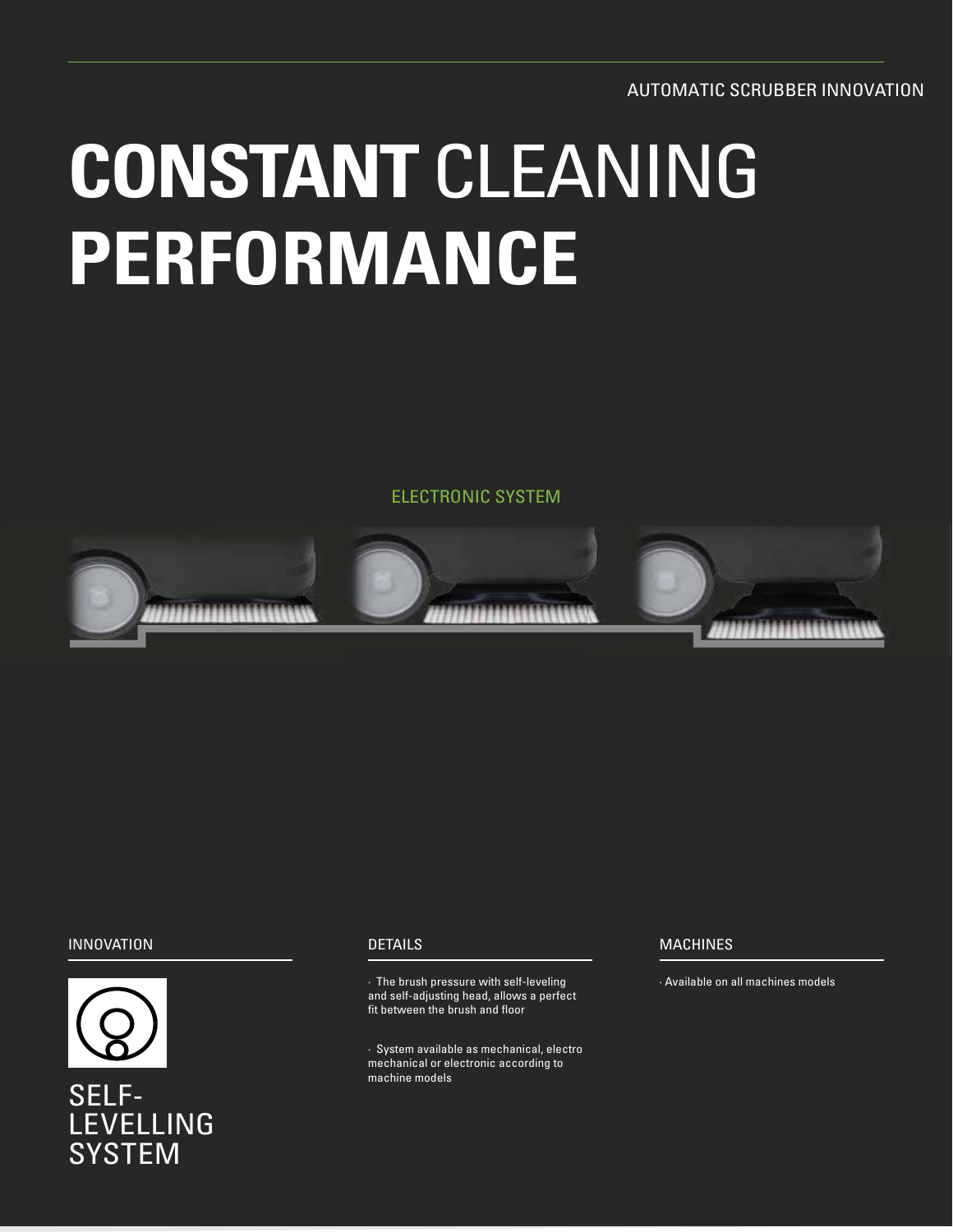

# **Other Features**

- (CFS) Central Flow System solution distribution from brush
- center
- CWS (Constant Weight System) ensures maximum scrubbing results
- Exclusive squeegee system assures high performance at low cost
- High quality/ high performance vacuum motor
- Great maneuverability due to optimum weight distribution
- Squeegee blade can be used on 4 sides before replacement
- Easy access to internal components
- Designed to assure minimum noise levels
- Battery level indicator
- On board charger and external battery charger plug
- Inlet and outlet filters for maximum tank protection
- (AFS) Anti Foam System and shut off sensor protect vacuum
- Squeegee assembly and blade replacement without tools